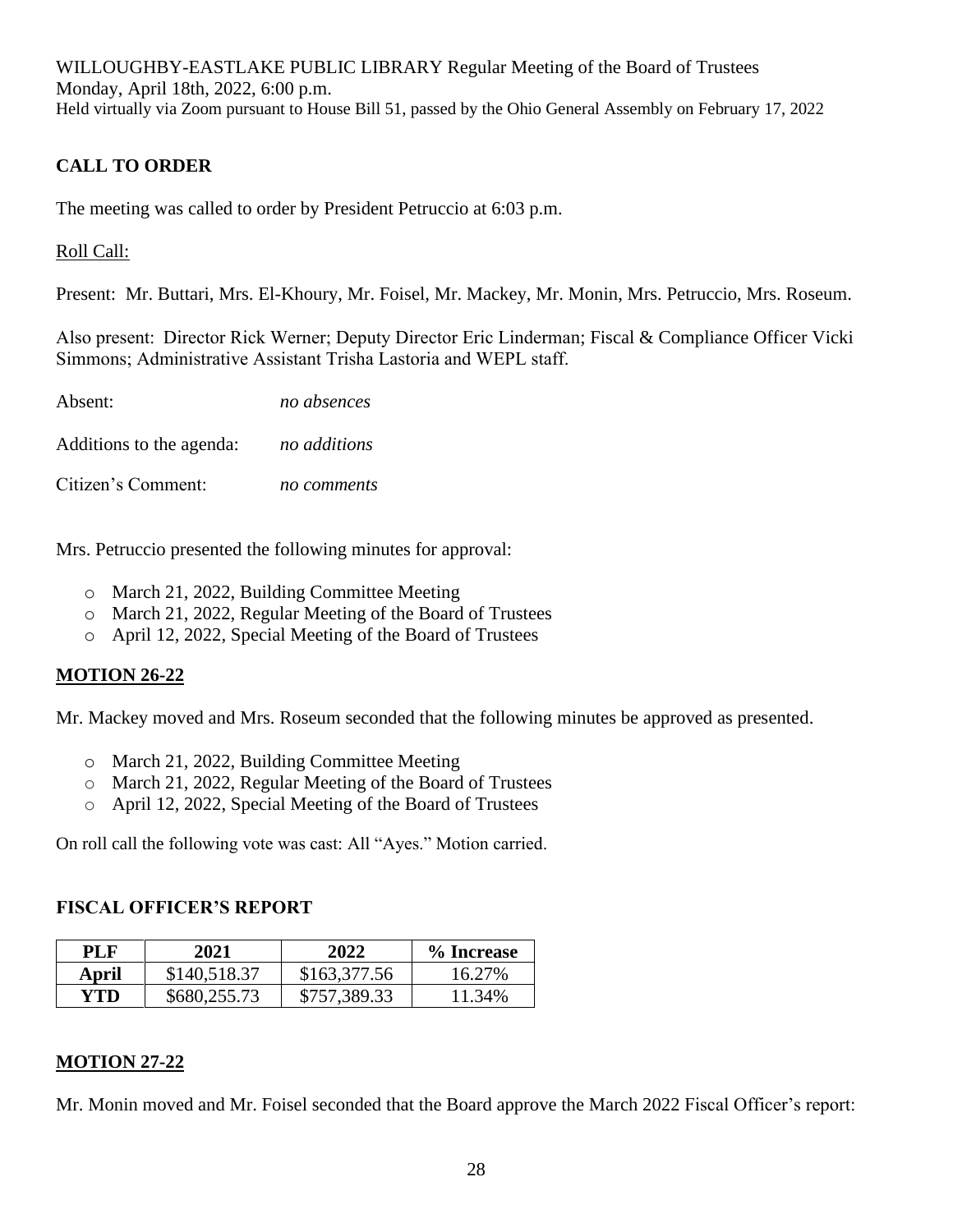WILLOUGHBY-EASTLAKE PUBLIC LIBRARY Regular Meeting of the Board of Trustees Monday, April 18th, 2022, 6:00 p.m.

Held virtually via Zoom pursuant to House Bill 51, passed by the Ohio General Assembly on February 17, 2022

| <b>MARCH LIST OF BILLS PAID:</b>  | \$580,674.41 |
|-----------------------------------|--------------|
| <b>MARCH FINANCIAL STATEMENT:</b> | VTD          |

|                              | <b>RECEIPTS</b> | <b>EXPENDITURES</b> | <b>BALANCES</b> |
|------------------------------|-----------------|---------------------|-----------------|
| General Fund                 | \$3,200,046.69  | \$1,501,037.00      | \$2,788,132.28  |
| Grants                       | \$0.00          | \$0.00              | \$0.00          |
| Corona Virus Relief          | \$0.00          | \$0.00              | \$0.00          |
| <b>Fund Public Library</b>   |                 |                     |                 |
| Capital Projects Fund        | \$330.12        | \$165,175.66        | \$2,353,316.57  |
| <b>Building Construction</b> | \$0.00          | \$0.00              | \$0.00          |
| Computer Information         | \$0.00          | \$20,930.46         | \$31,523.61     |
| <b>Eastlake Coal Plant</b>   | \$0.00          | \$0.00              | \$0.00          |
| Worrallo Fund                | \$0.00          | \$0.00              | \$14,414.94     |
| <b>TOTALS</b>                | \$3,200,376.81  | \$1,687,143.12      | \$5,187,387.40  |
| <b>MARCH INVESTMENTS</b>     | \$4,129,165.17  |                     |                 |

On roll call the following vote was cast: Mr. Buttari, "Yes"; Mrs. El-Khoury "Yes"; Mr. Foisel "Yes"; Mr. Mackey, "Yes"; Mr. Monin "Yes"; Mrs. Petruccio, "Yes"; Mrs. Roseum "Yes". Motion carried.

## **COMMITTEE REPORTS**

**AUDIT (Roseum,** Buttari, El-Khoury, Paul Tyler-citizen) *Did not meet*

### **BUILDINGS** (**Monin**, Buttari, Foisel) *Did not meet*

Mr. Monin stated that there was a Special Board meeting on April 12<sup>th</sup> for the Eastlake Library renovation to approve the budget and design and to commence the bidding process to identify a general contractor.

**FINANCE AND PLANNING** (**Foisel**, Mackey, Roseum) *Did not meet*

**PERSONNEL** (**El-Khoury**, Mackey, Roseum) *Did not meet*

## **MOTION 28-22**

Mr. Monin moved and Mr. Buttari seconded that the Board approve the Personnel Actions report as presented. On roll call the following vote was cast: All "Ayes." Motion carried.

**POLICY** (**Buttari**, Monin, El-Khoury) *Did not meet*

## **ADMINISTRATION REPORT**

## **MOTION 29-22**

Mr. Foisel moved and Mrs. Roseum seconded that the Board approve the April 18, 2022, Surplus List: On roll call the following vote was cast: All "Ayes." Motion carried.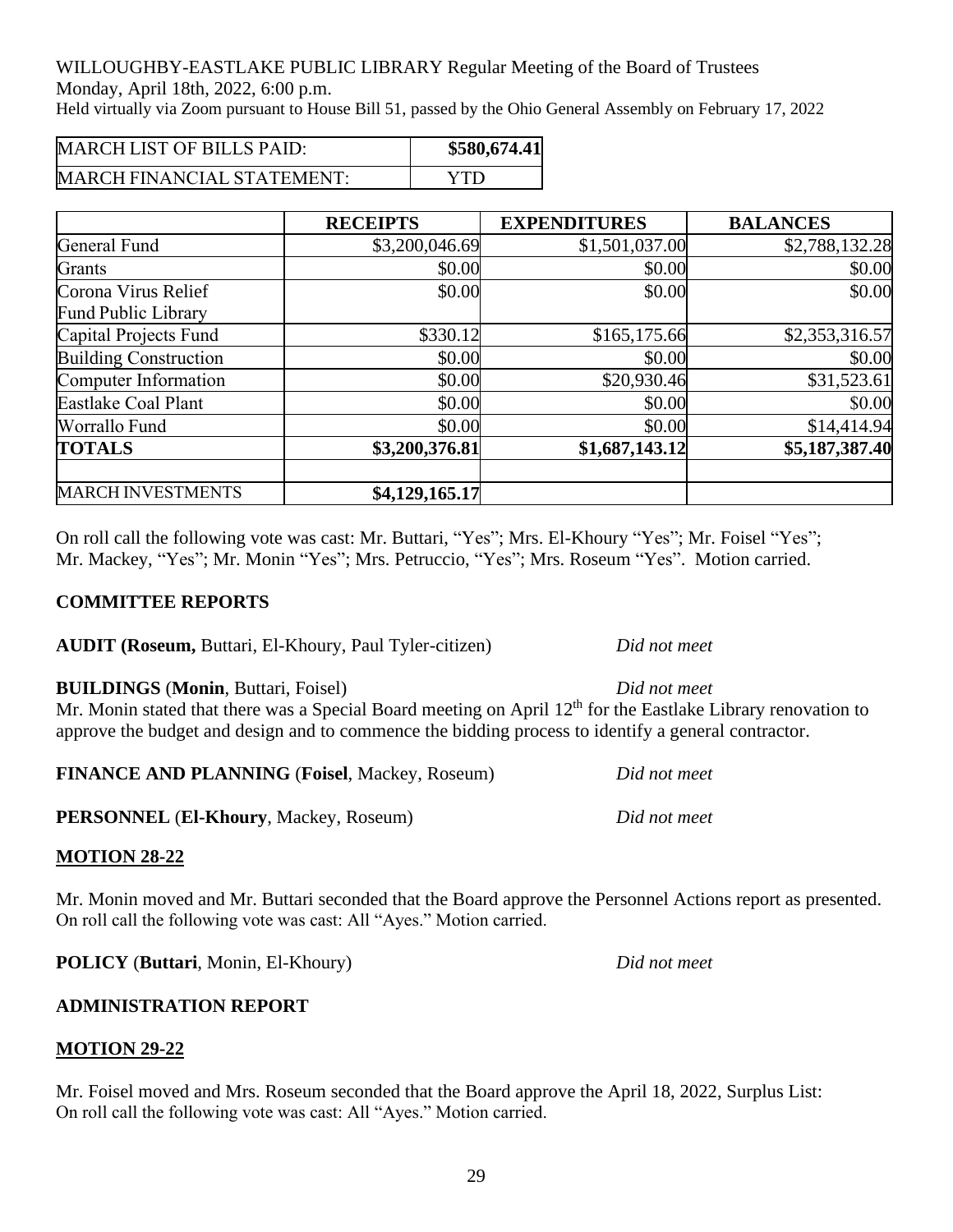# **Director's Report/Rick Werner**

## Eastlake Library Renovation

With the Board's approval of the final design and the authorization to release the bidding documents, we are heading into the next phase of the Eastlake Library renovation.

We are hoping that the timeline will allow us to have a general contractor recommendation for the Board to consider in May. We keep the Board updated throughout the bidding process.

## New Administration Building

We are working on a memorandum of understanding with the City of Willoughby to identify the areas in which we can partner with the City on the maintenance and use of the property, especially the parking lot. When the MOU is finalized, the Library will be in a position to use the parking lot in a community-minded manner during the busy downtown Willoughby event season.

With thanks to the WEPL Facilities staff and the staff of the Libraries who have done a major weeding ahead of the Boosters first book sale in May, the sale will be held at the new administration building on May 21 and 22. We are planning to offer tours of the vault during the sale.

### National Library Week

The Lake County Board of Commissioners recognized the County's libraries during National Library Week. Commissioner Plecnik coordinated the drafting of the resolution.

Along with other Lake County library representatives, I attended the Commissioners meeting on April 7 where they approved the resolution. The library representatives present thanked the Commissioners and stressed the collaboration and partnership that has marked the work of all the libraries, especially during the COVID pandemic. The resolution is posted on the Board's OneDrive site.

### Hiring Update

Patrick Culliton, WEPL's new Marketing and Public Relations Manager, starts work at the Library on April 25. Michelle Hudson has started her new role as the Communications and Outreach Coordinator. We look forward to their partnership in continuing to raise the profile of WEPL throughout our service district.

The process to hire the Library Systems Manager (the newly created position to replace Biagio DiCioccio's technology manager position) is ongoing. We hope to identify the successful candidate for that position in May.

## Delivery Update

The statewide transition for library delivery services from STAT to Priority continues with disruptions in the normal delivery process between public libraries across the State.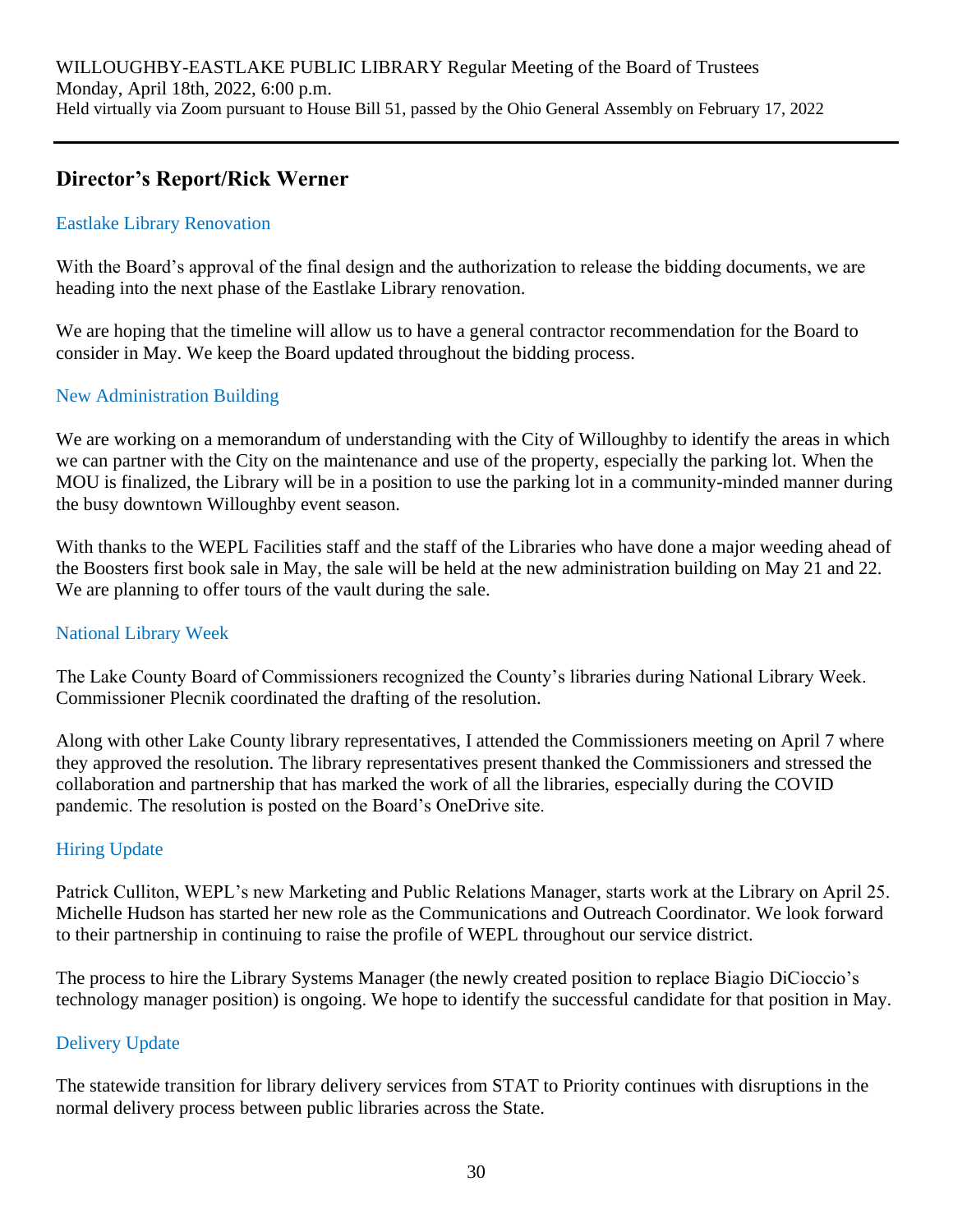As you will recall, the State Library of Ohio (which along with the State Department of Administrative Services) manages the delivery service vendor process on behalf of Ohio public and academic libraries. The SLO changed vendors from Priority (which had had the contract for a number of years) to STAT on July 1, 2021.

While STAT employed many of the delivery contractors that Priority had previously used, STAT's management of the system has been plagued with delays and the "disappearance" of significant numbers of library materials. It seems that the missing materials were simply piling up in the warehouses that STAT had across the State.

After many attempts to work with STAT to improve service, the State Library made the decision to terminate its contract with STAT and enter into a new contract with Priority for delivery services. Priority starts on April 18.

As part of the transition, STAT stopped picking up outbound materials from all libraries on April 4. Under Carol Tuttle's leadership, we have worked with the other Lake County and Geauga County libraries to exchange inbound and outbound materials, using Morley Library in Painesville has a hub.

Special thanks go to Carol and the hard work of Karen Battaglia and Teresa Marschall and the WEPL facilities staff for making the mini-CLEVNET work for our patrons and the patrons of our partner libraries.

Fingers crossed that the delivery system will get back to normal starting the week of April 18.

## **Deputy Director's Report/Eric Linderman**

### Human Resources Update

Doug Friedt has been very helpful in coordinating recent hiring processes. We have three positions that have just been filled at the Willoughby Library adult reference, children's services and circulation.

Karen Ross has accepted a 20-hour-per-week Library Associate 2 position. Her education background is in animation and has worked as an animator and storyboard artist, and as an animation instructor.

Carolyn Deas has a background in physical education, having taught at schools in Ohio and Louisiana. She has accepted a 20-hour-per-week Children's Associate position.

Kelsie Nagy recently completed her bachelor's degree in English at Notre Dame College. She has accepted a 32-hour-per-week Circulation Support Position.

We have completed several interviews for the Library Systems Manager vacancy, and will have updates soon.

#### Willoughby ArtsFest

As a co-chair of this year's Willoughby ArtsFest, I have been doing some work to attract sponsors and to plan the event, which will be July 16. At this time, we have 93 artists who have applied for the juried show and a solid list of sponsors.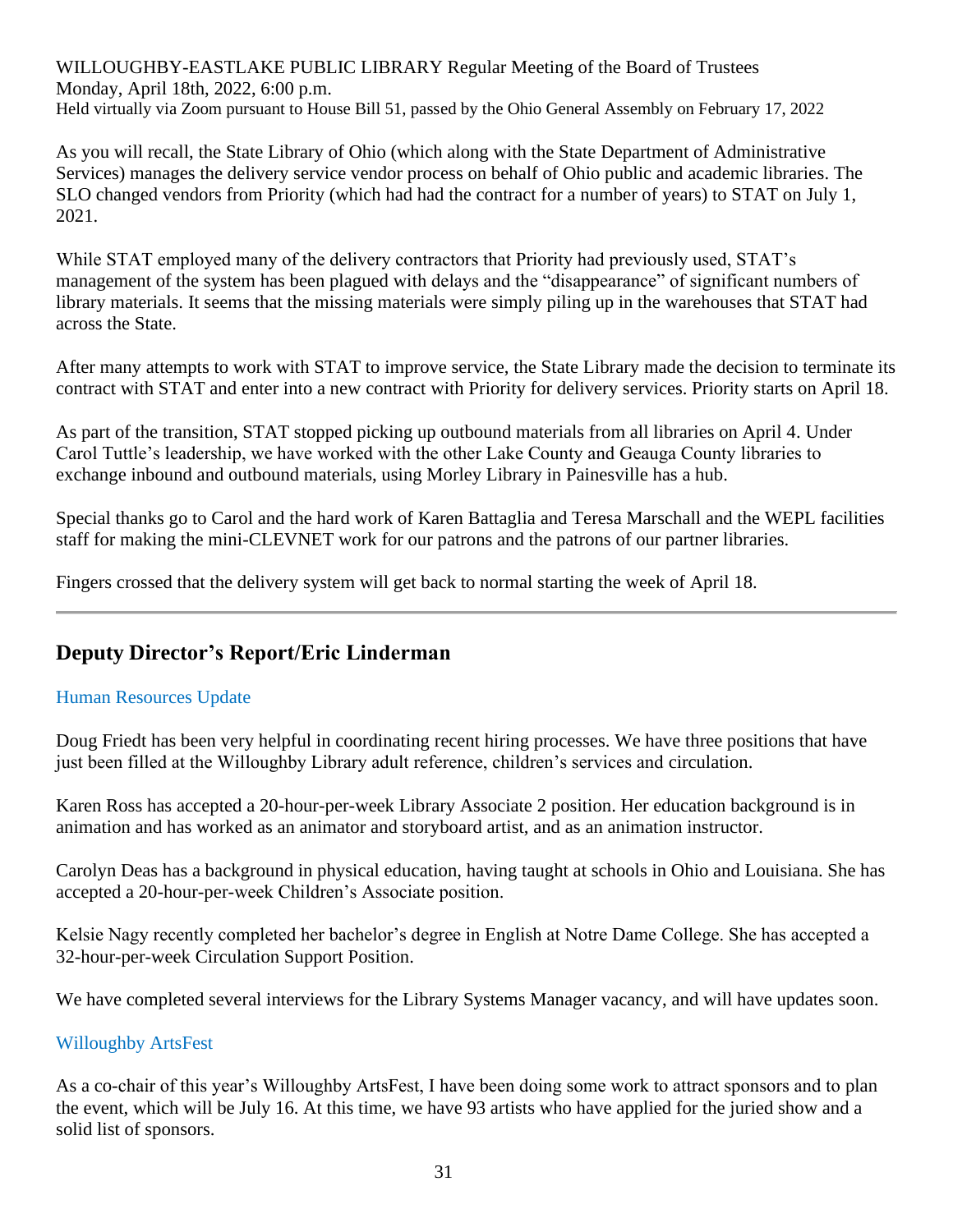We have also learned that the event will receive funding form the Lake County Visitors Bureau Arts & Culture Grant Program, as well as funding from the Lake County Commissioners' Supplemental Grants Program.

### Blue Technologies

I recently met Deb Mullen and Heather Siracki to discuss options for our historical digitization project at the Willoughby Library. Blue Technologies is one company that may provide assistance with this project, since they have equipment and software for this purpose. They seemed very knowledgeable, so I look forward to considering quotes from them in the future.

## **Communications & Development Report/Michelle Hudson**

A complete list of monthly programs and events was submitted to Lake Community News (Eastlake Gazette, Willoughby Times, Willowick Courier), Today's Family, County Kids, Northeast Ohio Parent and Northeast Ohio Boomers for inclusion in their upcoming issues.

Individual press releases were sent/appeared in The News-Herald promoting April events.

- ❖ Full slate of Willoughby-Eastlake Library programs during the month of April
- ❖ National Library Week, April 3-9
- ❖ Getting Started with Medicare
- ❖ Seed Library-Willoughby
- ❖ Soldiers' and Sailors' Monument

Monthly book discussion groups were scheduled in April at Willoughby Senior Center and Breckenridge Village.

The W-E Library Boosters have approved funding for Teen Art Club, Chess Club, Magic Camp for Teens, Teen Art Mosaic and Author Terry Pluto.

WEPL participated in the Lake County Small Business Expo on April 8 at Lakeland Community College.

## **Children's Services Report/Sarah Vargo**

Spring programming has gone well with many storytimes hitting their attendance limits. One positive thing from Zoom programming has been our ability to offer programs to the schools. Classrooms have been joining us for the Turtle Dance Music programs, and we also had some attend the Georgia Sea Turtle Center Virtual Field Trip.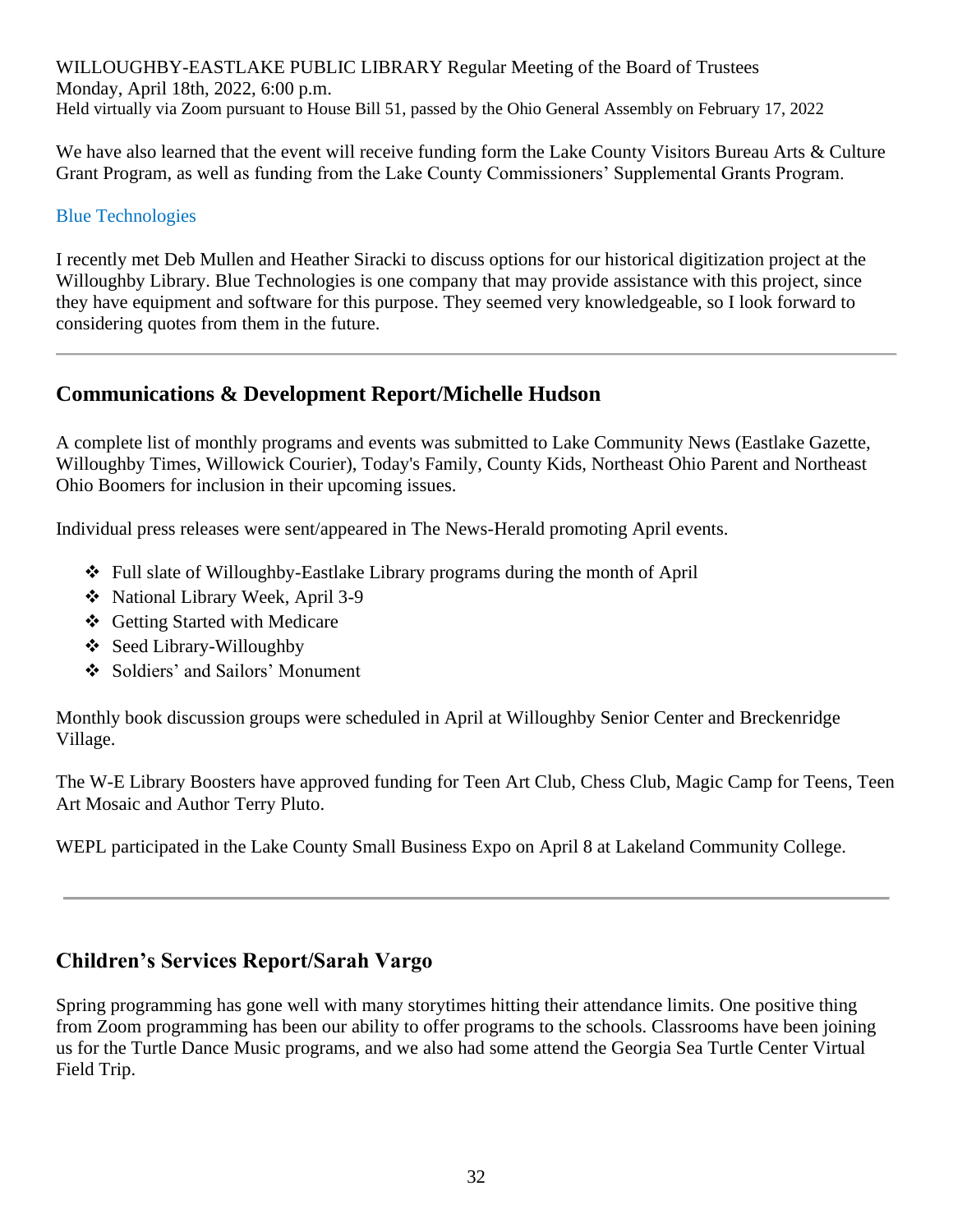Our partnership with the Willoughby Eastlake Schools has been approved. In each student's Annual Update there will be a section alerting parents that their child will receive a WE3 card if they do not already have a library card. The schools will send us a list of the information we need and we will create the cards and deliver them to the schools with information about all the benefits of the card and how to upgrade it to a full-service card.

Because of the success of our temporary Story Walks in 2020 and 2021, the city of Willoughby worked with Sarah Vargo to purchase a permanent display. The permanent Story Walk trail at Osborne Park is being installed this month. The library will provide the books that will be rotated out and will include advertising for the library.

# **Willoughby Hills Library Branch Report/Holly Ferkol**

We had many programs in the last few months. Our story times at 11 am on Monday mornings and 6:30 pm on Tuesday evenings have been very popular. There was a Homeschool Writer's Club with 20 kids in attendance and a Homeschool Book Club with 5 participants in March and 6 participants in April. We had a Swing into Spring Music & Comedy Show in March that had 84 kids in attendance. Murder at the Hills had 8 patrons who attended the book discussion and our Sew a Decorative Pillow had 6 patrons in attendance. We had Antique Appraisals with Jason Adams which has a great success with 30 patrons attending this program and Getting Started with Medicare had 10 patrons in attendance. Our staff is working hard on weeding for the upcoming book sale. The Willoughby Hills Community Center has been busier recently. The Senior Center has had many activities and many of the rooms have been rented for various programs, parties, and other events.

# **Willowick Library Branch Report/Kathleen Jozwiak**

- ❖ We have a Special Olympics clothes donation box in our parking lot. The organization approached us and we are happy to help. The plan is to have it there at least through the summer.
- ❖ Kathleen participated in the Lions food drive April 2.
- ❖ The Zombie Foraging program yielded our biggest crowd yet with 33 in attendance. The feedback from participants was extremely positive. Jeremy Umansky from the Larder said he would like to present again for us. Kudos to Bryn for arranging the presentation.
- ❖ We are actively promoting a full line up for our Signature Event, Fantasy Folklore Fiction Fest, May 14. The events include a scavenger hunt, fairy tale story time and craft, Palmer Teas to discuss teas and provide samples, green screening, Folk musician Paul Kovac, making a mock apple sangria, pictures with a princess, a talk on Bigfoot (some info on Ohio too), balloon twisting, Marlene's Bake Shop to provide samples and a talk, a writing program on choosing a character, and author James Renner to talk about Ohio Folklore. All of the programs center on the theme.
- ❖ Summer Reading plans are well underway. Sarah has a full schedule.
- ❖ We have had increasing requests to accept passport applications with a full schedule many Saturdays. Four to six appointments per day (with often more than one passport per slot) is becoming more frequent.